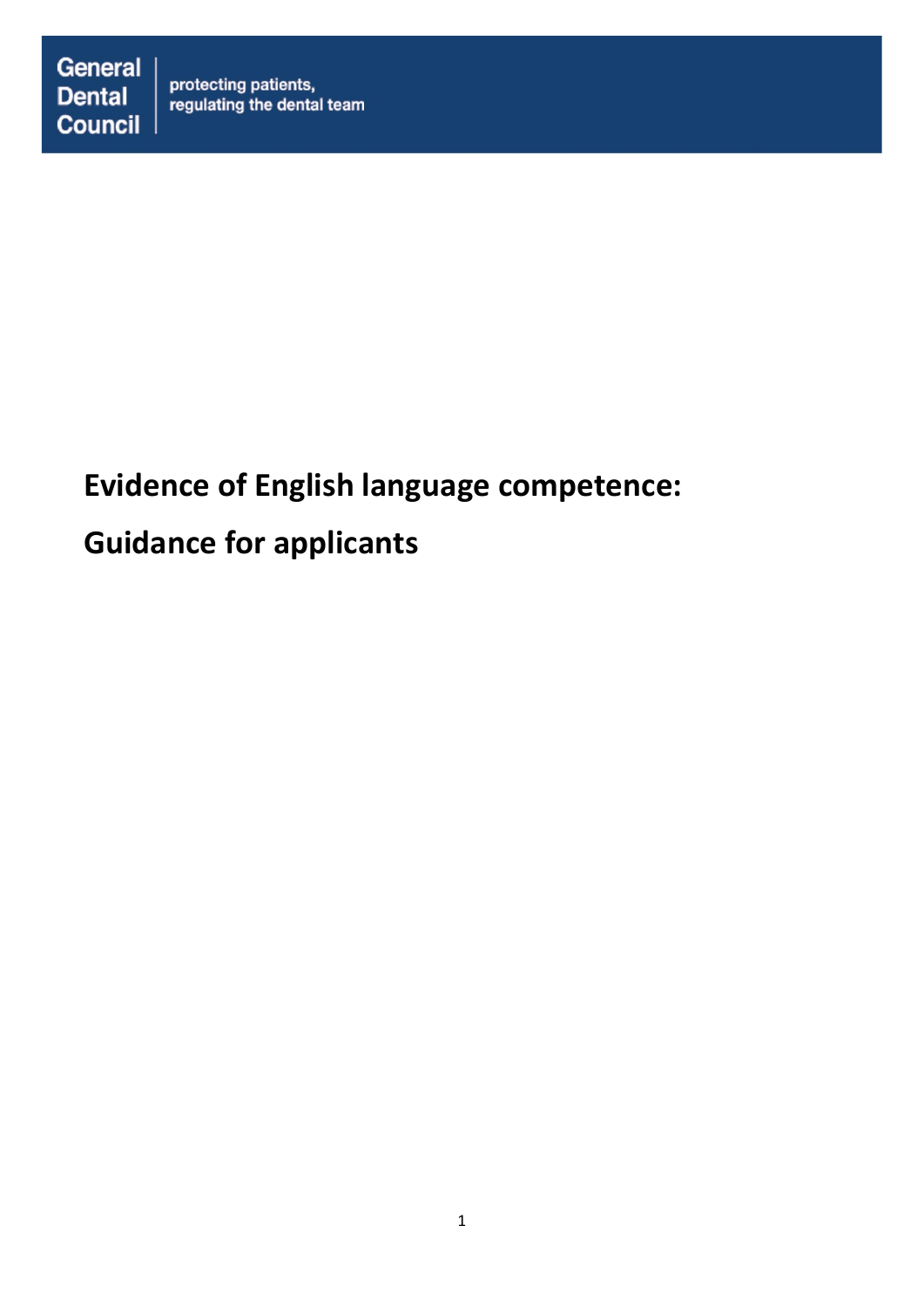# **Contents**

| Factors we will take into account when considering whether to request further evidence              |  |
|-----------------------------------------------------------------------------------------------------|--|
|                                                                                                     |  |
|                                                                                                     |  |
|                                                                                                     |  |
| Evidence type 1: An International English Language Testing System (IELTS) certificate               |  |
|                                                                                                     |  |
| Evidence type 2: A recent primary dental qualification that has been taught and examined            |  |
|                                                                                                     |  |
| Evidence type 3: A recent pass in a language test for registration with a regulatory authority      |  |
|                                                                                                     |  |
| Evidence type 4: Recent experience of practising in a country where the first language is English 8 |  |
|                                                                                                     |  |

### **Version control log**

| <b>Version</b> | <b>Date</b>       | <b>Author</b>    | Change                 |
|----------------|-------------------|------------------|------------------------|
| 1.0            | <b>March 2016</b> | Nyree Connell    | N/A                    |
| 2.0            | September 2016    | Nyree Connell    | Section 15-17          |
|                |                   |                  | reordered for clarity  |
| 3.0            | April 2017        | Martin McElvanna | Hyperlinks updated     |
| 4.0            | June 2017         | Nyree Connell    | Reference to native    |
|                |                   |                  | language removed and   |
|                |                   |                  | amended parts of the   |
|                |                   |                  | guidance for clarity.  |
| 4.1            | <b>July 2017</b>  | Romina Trinidad  | Added 'English         |
|                |                   |                  | Language Reference     |
|                |                   |                  | Form' on Section 27.   |
|                |                   |                  | References to this     |
|                |                   |                  | section applied in the |
|                |                   |                  | guidance.              |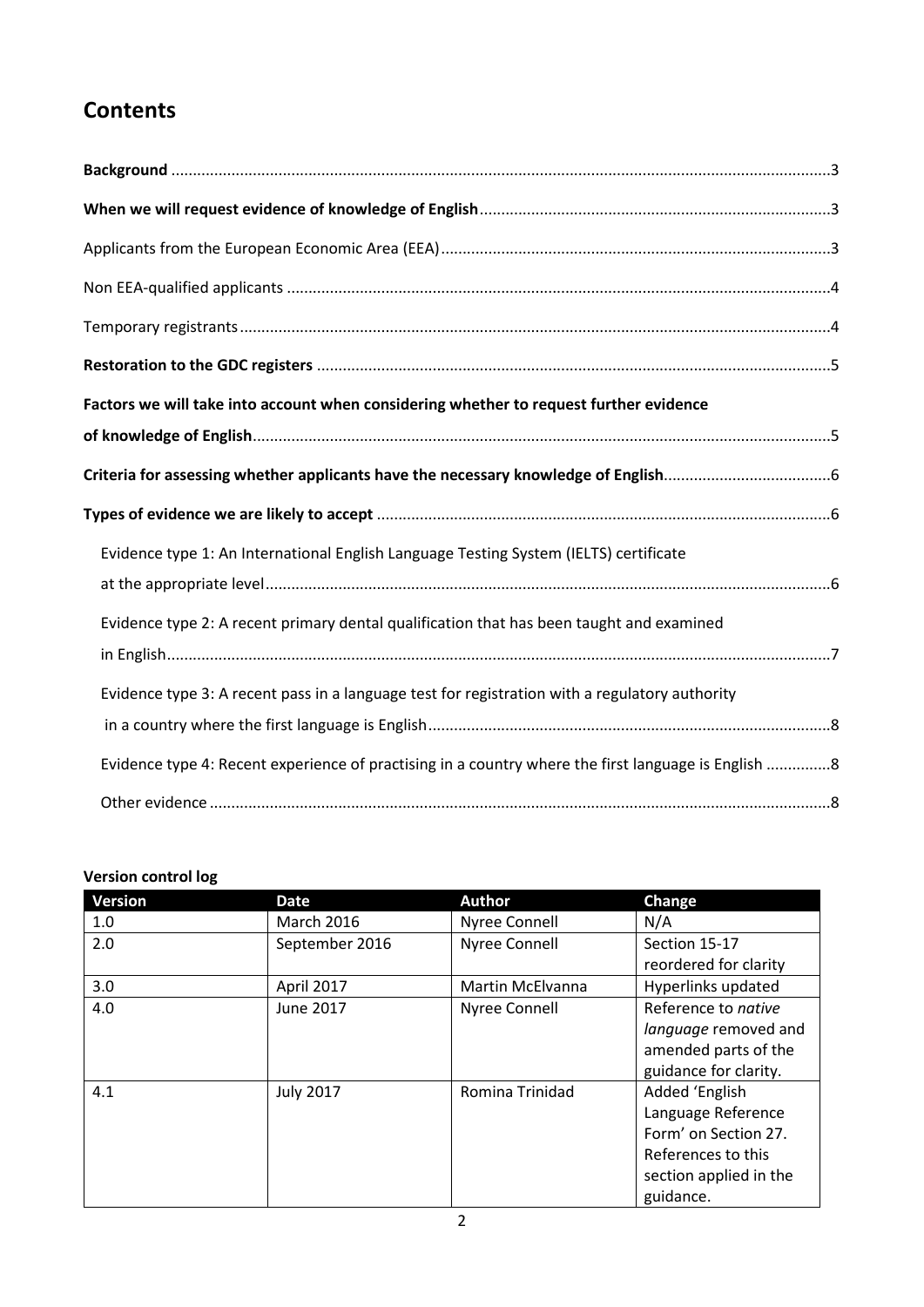# <span id="page-2-0"></span>**Background**

- 1. To practise safely in the UK, all dental professionals must have the necessary knowledge of English.
- *2.* Necessary knowledge of English is defined as "a knowledge of English which, in the interests of the person and the person's patients, is necessary for the practice of dentistry in the UK". We are elaborating this general definition in accordance with our standards, which state:

*'You must be sufficiently fluent in written and spoken English to communicate effectively with patients, their relatives, the dental team and other healthcare professionals in the United Kingdom.' [1](#page-2-3)*

- 3. The Standards for the Dental Team also highlight the need for dental professionals to be able to document their work clearly and accurately. If dental professionals do not have the necessary knowledge of English, they are unlikely to fulfil these requirements. Communication is speaking, reading, writing and listening.
- 4. The Dentists Act 1984 requires the GDC to be satisfied that all applicants have the necessary knowledge of English prior to entry to our registers and also at the point of restoration to the register.
- 5. In this guidance, we set out the criteria we will apply to determine whether the evidence provided by an applicant satisfies us that they have the necessary knowledge of English.

### <span id="page-2-1"></span>**When we will request evidence of knowledge of English**

- 6. This section describes how and when we will request evidence or information to determine whether you have the necessary knowledge of English and the process we will follow.
- 7. If we are satisfied about your knowledge of English from your initial application for registration or restoration we will not request further evidence or information.
- 8. If we are **not** satisfied that you have produced sufficient evidence that you have the necessary knowledge of English we will request further evidence and/or information.
- 9. If this further evidence still does not satisfy us, we will direct you to undertake a test before we register you. The test that we will direct you to undertake is the Academic version of the International English Language Testing System (IELTS) exam, which is recognised by the UK Home Office. You must achieve the pass scores which are set out in Table 1 below.

#### <span id="page-2-2"></span>Applicants from the European Economic Area (EEA)<sup>[2](#page-2-4)</sup>

10. If you are an applicant from the European Economic Area (EEA) and your qualifications and training meet the requirements for 'automatic recognition' as set out in the EU Directive on the Recognition of Professional Qualifications<sup>[3](#page-2-5)</sup> but we do not have sufficient evidence of your knowledge of English on the

<span id="page-2-3"></span> $\overline{a}$  $1$  A link to the Standards for the Dental Team can be found on our website here: <https://www.gdc-uk.org/professionals/standards>

<span id="page-2-4"></span><sup>&</sup>lt;sup>2</sup> Please see the link for more details of groups that fall under this category: [https://www.gdc](https://www.gdc-uk.org/professionals/registration/route-to-reg/exempt-persons)[uk.org/professionals/registration/route-to-reg/exempt-persons](https://www.gdc-uk.org/professionals/registration/route-to-reg/exempt-persons)

<span id="page-2-5"></span><sup>&</sup>lt;sup>3</sup> Directive 2005/36/EC on the recognition of professional qualifications (the Directive) as amended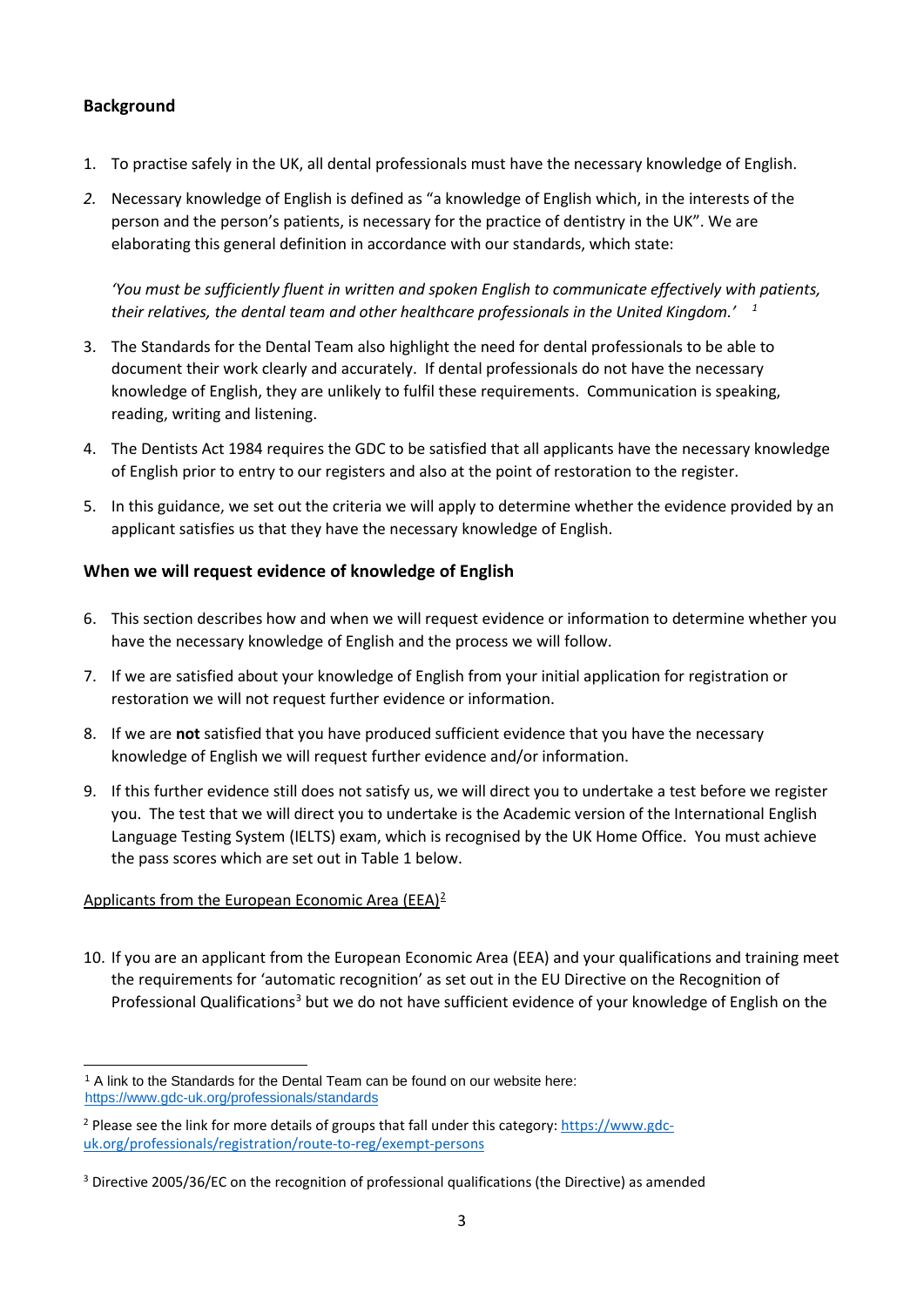basis of your initial application, we will recognise your qualification and write to you informing you of this.

- 11. We will then ask you to provide evidence that you have the necessary knowledge of English before we register you.
- 12. If your application is being assessed under the EU Directive's 'General Systems provisions<sup>[4](#page-3-2)</sup> and we decide that your qualification or training does not meet our minimum requirements, we will set out in a letter the shortfall in your training and require you to undertake appropriate compensation measures before we can register you.
- 13. Compensation measures are considered as part of the recognition process therefore, if necessary, any language controls will be applied after the compensation measures.
- 14. Even if you do not provide evidence that you have the necessary knowledge of English but you meet our qualification and training requirements we will issue a letter recognising your qualification.

### <span id="page-3-0"></span>Non - EEA qualified applicants

- 15. If you are an applicant who qualified from outside the EEA you must provide evidence of your language competence when you submit your application.
- 16. We will assess your English Language competence at the same time we assess your qualifications, knowledge and skill. If we require you to sit the ORE you must provide satisfactory evidence of your knowledge of English before we will allow you to sit the exam.
- 17. If you are a non-EEA qualified applicant you must satisfy the GDC that you have the requisite knowledge and skill for registration before you can be registered. How this requirement can be satisfied differs according to your circumstances as follows:
	- for dentists who do not have European nationality this requirement may be demonstrated by passing the Overseas Registration Exam (ORE).
	- for dentists who hold European nationality (or who have the same rights as a European national)<sup>[5](#page-3-3)</sup> this requirement may be demonstrated by an individual assessment of qualifications, knowledge and skill.
	- for DCPs this requirement may be demonstrated through an individual assessment of qualifications, knowledge and skill.

#### <span id="page-3-1"></span>Temporary registrants

18. If you are a non - EEA qualified applicant seeking to join the register as a temporary registrant, we will assess your English Language competence at the same time we assess your qualifications. You must provide evidence of your language competence when you submit your application.

<span id="page-3-2"></span> <sup>4</sup> Articles 10 to 14 of the Directive 2005/36/EC on the recognition of professional qualifications

<span id="page-3-3"></span><sup>&</sup>lt;sup>5</sup> People who fall into this category are known under EU law as "exempt persons". An exempt person is one who has European nationality, or who is entitled to be treated no less favourably than a national of such a State under the provisions of EU Directive 2004/38/EC.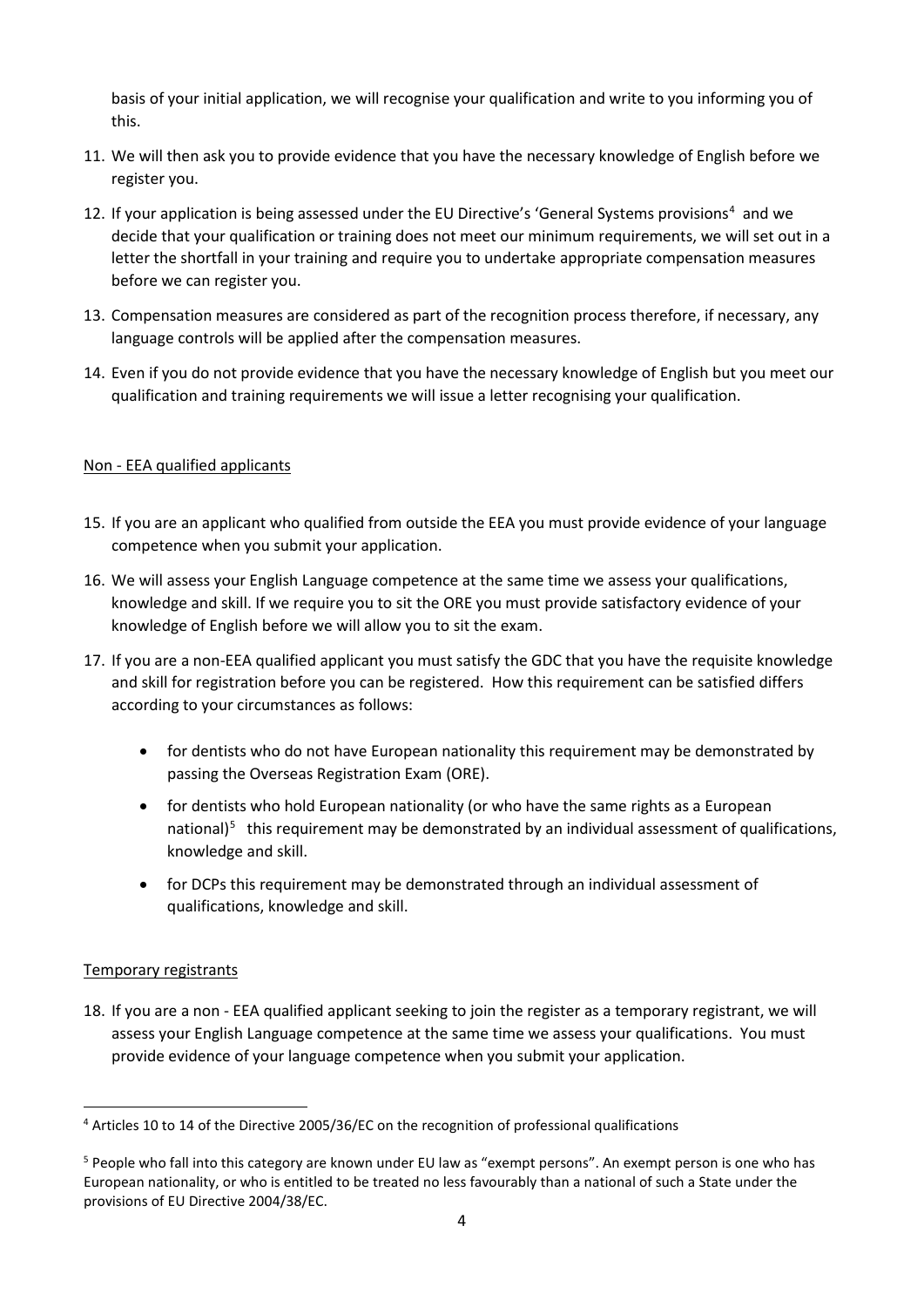### <span id="page-4-0"></span>**Restoration to the GDC registers**

- 19. If you have been registered by the GDC and then you leave the register for whatever reason, including if you have failed to pay the Annual Retention Fee, we must be satisfied that you have the necessary knowledge of English before we can restore your name to the register. In these circumstances, we will apply the criteria for determining whether you have the necessary knowledge of English which is set out in this guidance.
- 20. If you are a UK-qualified applicant returning to the register, you may not need to provide additional evidence or information if we are satisfied about your knowledge of English from your application.

# <span id="page-4-1"></span>**Factors we will take into account when considering whether to request further evidence of knowledge of English**

- 21. We will review the information you provide as part of your application for registration and based on that may ask for further information in relation to your knowledge of English.
- 22. We are unlikely to ask you for further evidence if you:
	- have a recent primary dental qualification that has been taught and examined entirely in English; or
	- you have qualified in a country where English is the first language; or
	- you have recent and continuous experience of practising in a country where English is the first language.
- 23. By 'recent' we mean evidence relating to English language competence that is less than two years old at the point of submitting your application to the GDC. Two years is considered the accepted period for an individual to remain proficient in English if the language is used regularly. If you are unsure about whether the evidence you have meets this standard, we recommend that you contact the GDC to discuss this prior to making an application.
- 24. When we refer to a country where English is the first language we mean any country which is on the UK government's list of countries that are exempt from proving knowledge of English in relation to British citizenship and settling in the UK.

The list can be found here: [www.gov.uk/english-language/exemptions](http://www.gov.uk/english-language/exemptions)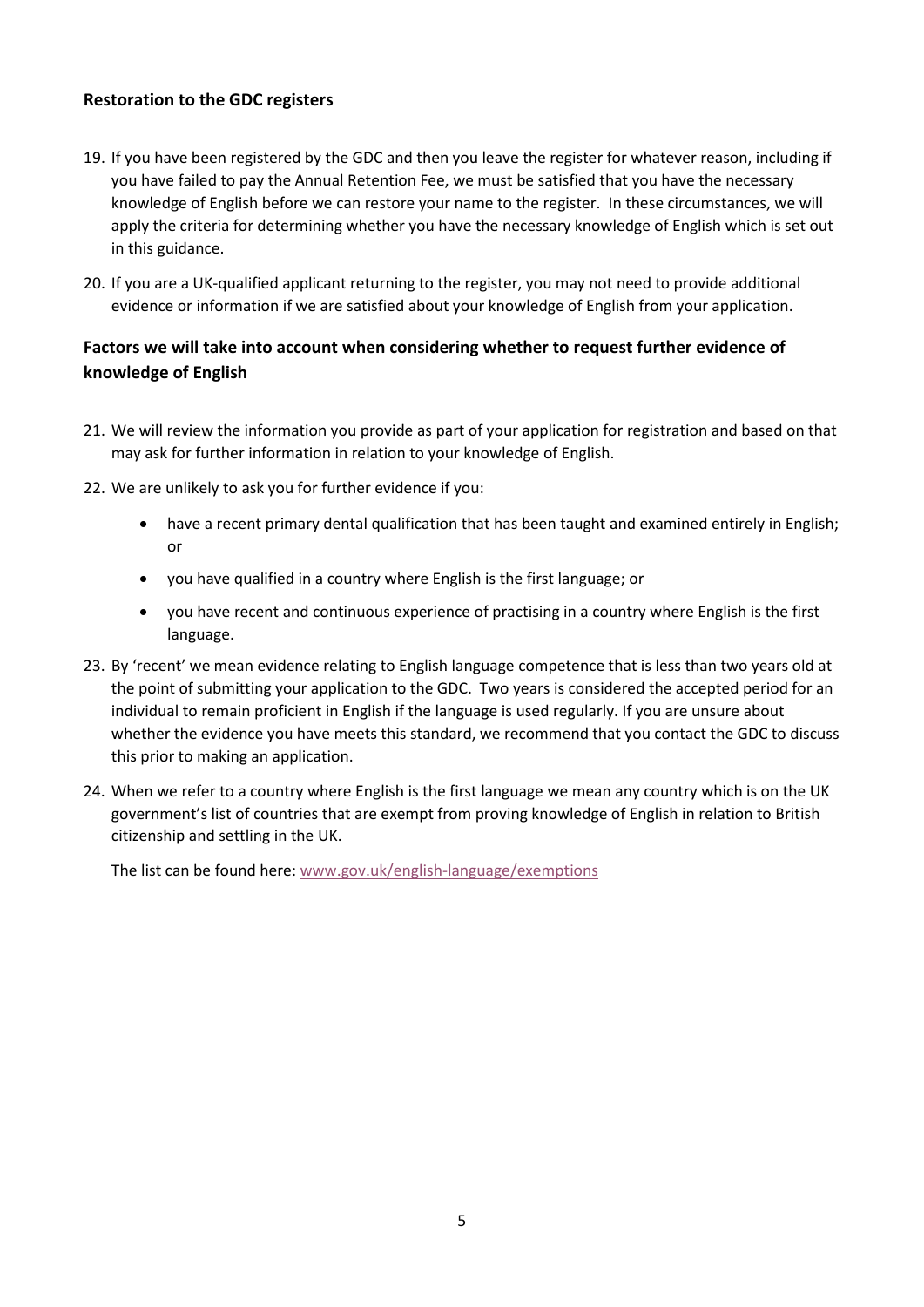## <span id="page-5-0"></span>**Criteria for assessing whether applicants have the necessary knowledge of English**

- 25. We will apply the following criteria for determining whether any evidence that you provide is sufficient to satisfy us that you have the necessary knowledge of English. Any evidence:
	- must clearly demonstrate that you have a good command of the English language that should suffice to fulfil the requirements of the Dentists Act in relation to English language competency;
	- must be recent, objective, independent and robust;
	- must be readily verifiable by the GDC.

<span id="page-5-1"></span>Readily verifiable means that we must be able to verify it without too much difficulty, for example through contact with recognised dental institutions, healthcare employers, regulators, relevant ministries or government departments.

#### **Types of evidence we are likely to accept**

- 26. There are different ways in which dental professionals can satisfy us that they have the necessary knowledge of English. We will consider all types of credible evidence which meet the criteria set out above. We will review our English language evidence requirements on a regular basis to ensure they remain suitable. We will give full consideration to new sources of evidence that can demonstrate that you have the necessary knowledge of English.
- 27. In certain circumstances, we may require an applicant to submit a structured English language reference form which must be completed by their employer or tutor detailing the applicant's skills in all four language domains of reading, writing, listening and speaking. Please use the GDC's English Language Reference Form which is available on the GDC's website.
- 28. Set out below are the types of evidence we will routinely accept as demonstrating that a dental professional has the necessary knowledge of English.

### <span id="page-5-2"></span>Evidence type 1: A recent International English Language Testing System (IELTS) certificate at the appropriate level

- 29. We will accept a certificate in an International English Language Testing System (IELTS) exam which demonstrates that you have passed the exam according to the scores set out below in Table 1.
- 30. IELTS tests all four key English language skills: listening, reading, writing and speaking.
- 31. You must provide a single, original, stamped and signed IELTS Test Report Form of your results. This form must usually be no more than two years old at the point of submission.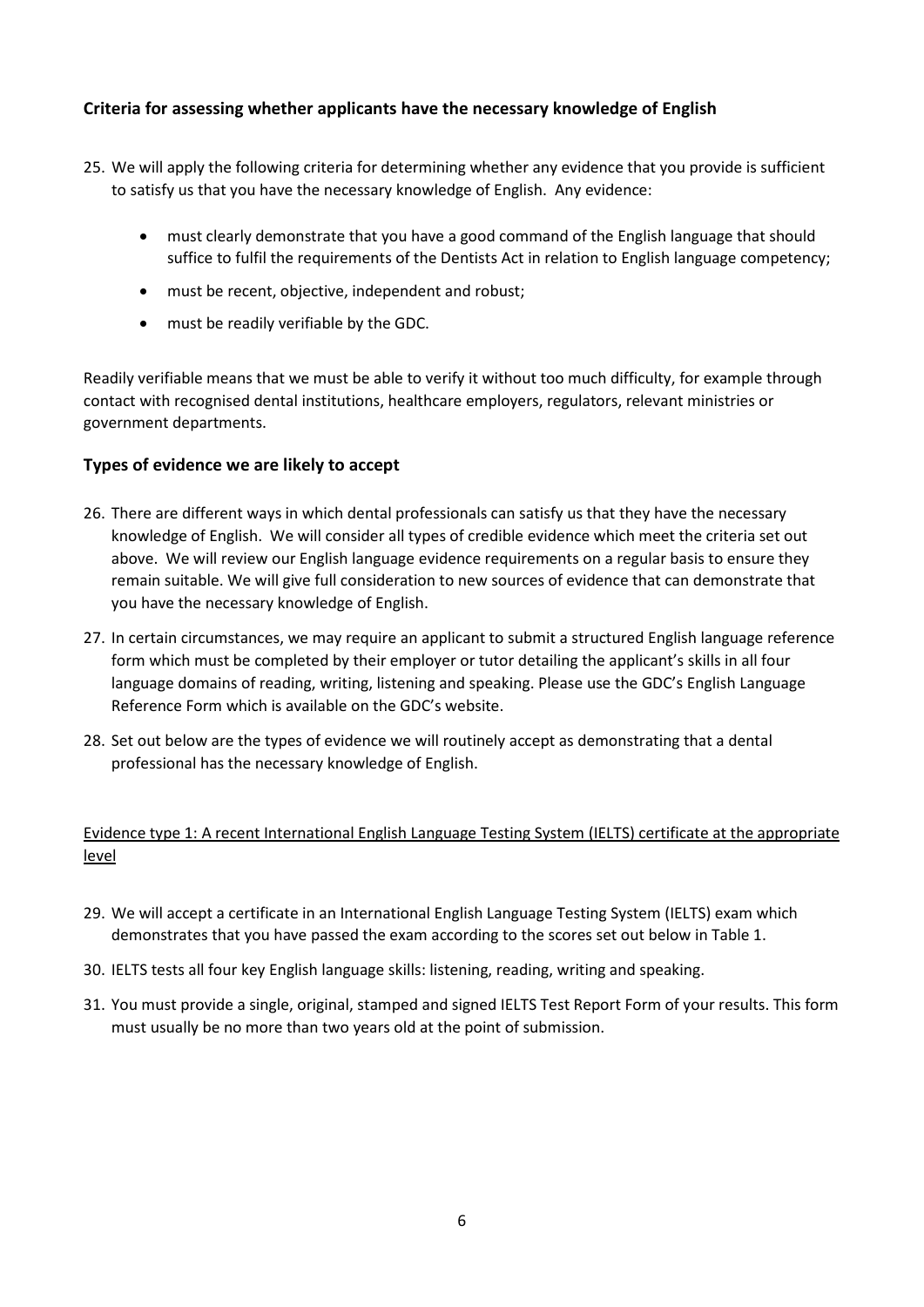|  |  | Table 1: Required IELTS pass scores for dental professionals |
|--|--|--------------------------------------------------------------|
|  |  |                                                              |

| Registrant<br>Group              | IELTS type | Reading<br>(minimum) | Writing<br>(minimum) | Listening<br>(minimum) | Speaking<br>(minimum) | Overall<br>average |
|----------------------------------|------------|----------------------|----------------------|------------------------|-----------------------|--------------------|
| Dentist                          | Academic   | 6.5                  | 6.5                  | 6.5                    | 6.5                   | $\overline{7}$     |
| Dental<br>Nurse                  | Academic   | 6.5                  | 6.5                  | 6.5                    | 6.5                   | $\overline{7}$     |
| Dental<br>Therapist              | Academic   | 6.5                  | 6.5                  | 6.5                    | 6.5                   | $\overline{7}$     |
| Dental<br>Hygienist              | Academic   | 6.5                  | 6.5                  | 6.5                    | 6.5                   | $\overline{7}$     |
| Dental<br>Technician             | Academic   | 6.5                  | 6.5                  | 6.5                    | 6.5                   | $\overline{7}$     |
| Clinical<br>Dental<br>Technician | Academic   | 6.5                  | 6.5                  | 6.5                    | 6.5                   | $\overline{7}$     |
| Orthodontic<br>Therapist         | Academic   | 6.5                  | 6.5                  | 6.5                    | 6.5                   | $\overline{7}$     |

32. The IELTS test is designed to be a fair and objective measure of English language ability. If you have dyslexia or another disability that you think might affect the outcome of the test, please contact the IELTs test centre directly to discuss what arrangements can be made.

<span id="page-6-0"></span>Evidence type 2: A recent primary dental qualification that has been taught and examined in English

- 33. We will normally accept evidence that you have a recent primary dental qualification that has been taught and examined in English. We define recent as no more than two years old.
- 34. We require your primary dental qualification to have been taught and examined in English so that we can be assured that you have the necessary knowledge of English. Communication and interaction are key components of safe practice in the UK. To assure us that you have experience in these areas at least 75% of your clinical interaction, including personal contact with patients, relatives and other healthcare professionals must have been conducted in English. You will need to provide evidence of this by submitting a structured English language reference (see section 27 above).